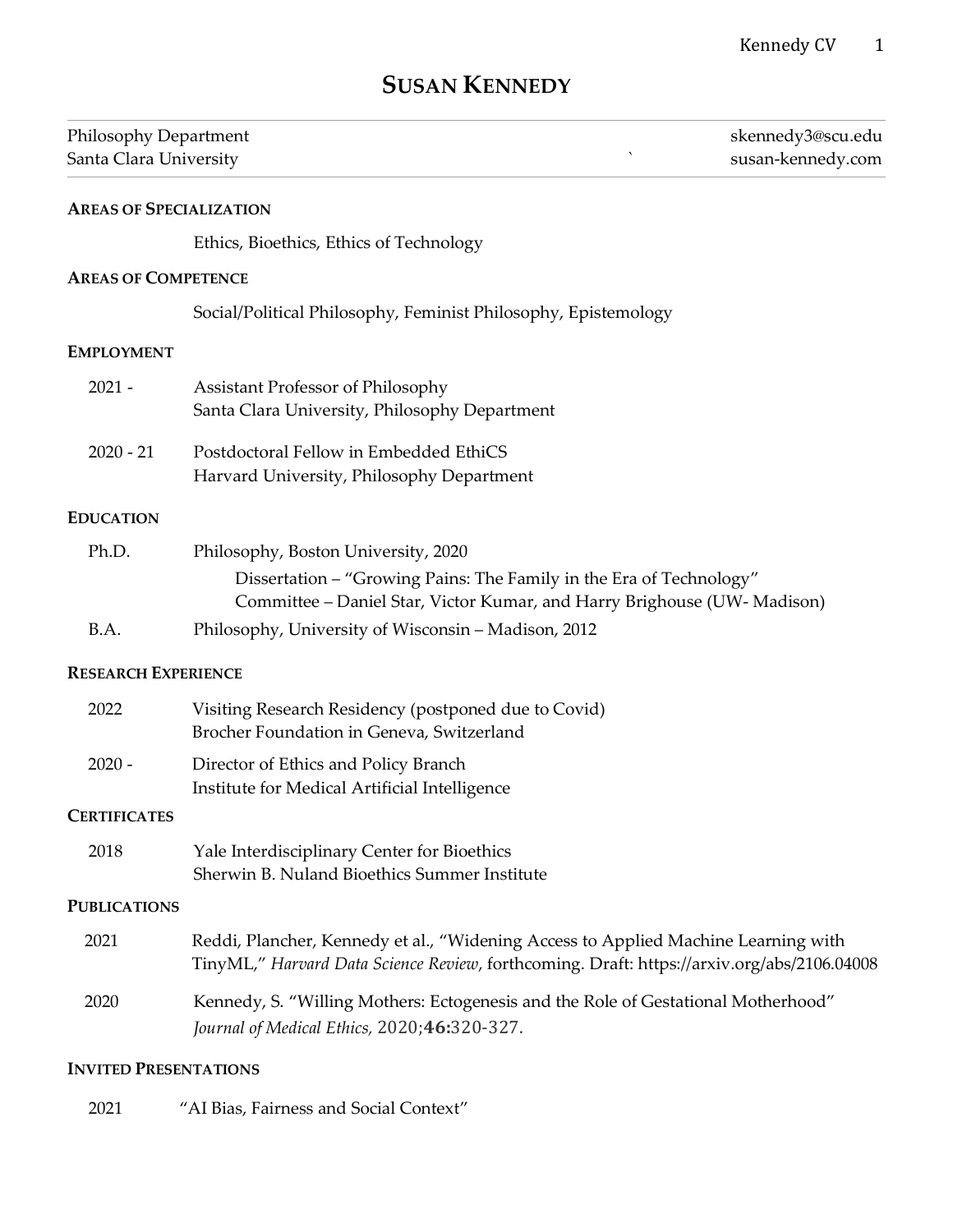|      | Ethics in AI and ML series, International School for Advanced Studies (SISSA) and<br>the International Centre for Theoretical Physics (ICTP) - Trieste, Italy                             |
|------|-------------------------------------------------------------------------------------------------------------------------------------------------------------------------------------------|
| 2021 | "Ethics of Digital Currencies" - Panel<br>Markkula Center for Applied Ethics and the High Tech Law Institute, Santa Clara<br>University                                                   |
| 2021 | "Responsible Embedded AI"<br>SciTinyML: Scientific Use of Machine Learning on Low-Power Devices Workshop<br>International Centre for Theoretical Physics - Trieste, Italy                 |
| 2021 | "AI and Ethics Education" - Panel<br>The Culture of Trustworthy AI: Public Debate, Education and Practical Learning,<br>AI4EU Workshop, Island of San Servolo Venice, Italy               |
| 2021 | "Ethics of the Attention Economy" with Meica Magnani<br>Summer Program at Northeastern University                                                                                         |
| 2021 | "Responsible AI"<br>CRESTLEX (Creating Effective STEM Learning Experiences) Virtual Workshop,<br>Navajo Technical University, Harvard, Google and Edge Impulse                            |
| 2020 | "Ethics of AI in Medicine"<br>AI in Medicine series, Ludwig Maximillian University of Munich                                                                                              |
| 2020 | "Artificial Wombs and the Value of Motherhood"<br>Students Uniting Spirituality and Health, Harvard Divinity School                                                                       |
| 2020 | "Ethics and Philosophy in Computer Science" with Meica Magnani<br>Centre for Research Training in Digitally-Enhanced Reality (D-REAL), Science<br>Foundation Ireland                      |
|      | <b>REFEREED PRESENTATIONS</b>                                                                                                                                                             |
| 2021 | "Dual Axis Approach to Anticipating Value Change"<br>Changing Values, Changing Technologies International Conference, Delft University<br>of Technology, Netherlands                      |
| 2021 | "Mitigating Harmful AI: A Professional Licensing Scheme for Data Scientists"<br>Association for Practical and Professional Ethics                                                         |
| 2020 | "Ageism, Autonomy and Dementia: Person-Centered Care Reconsidered"<br>Association for Practical and Professional Ethics, Atlanta                                                          |
| 2020 | "Potential Uses and Limitations of In-class Simulations"<br>AAPT/APA Teaching Hub - Teaching Core Texts: The Social Contract and its<br>Critics, Central APA                              |
| 2019 | "From Procreation to Parenthood: Simply a Matter of Convention?"<br>1) Swedish Congress of Philosophy, Umeå University<br>2) Association for Practical and Professional Ethics, Baltimore |
| 2019 | "Resurrecting the Child's Right to an Open Future"<br>Manchester Centre for Political Theory - Postgraduate Workshop                                                                      |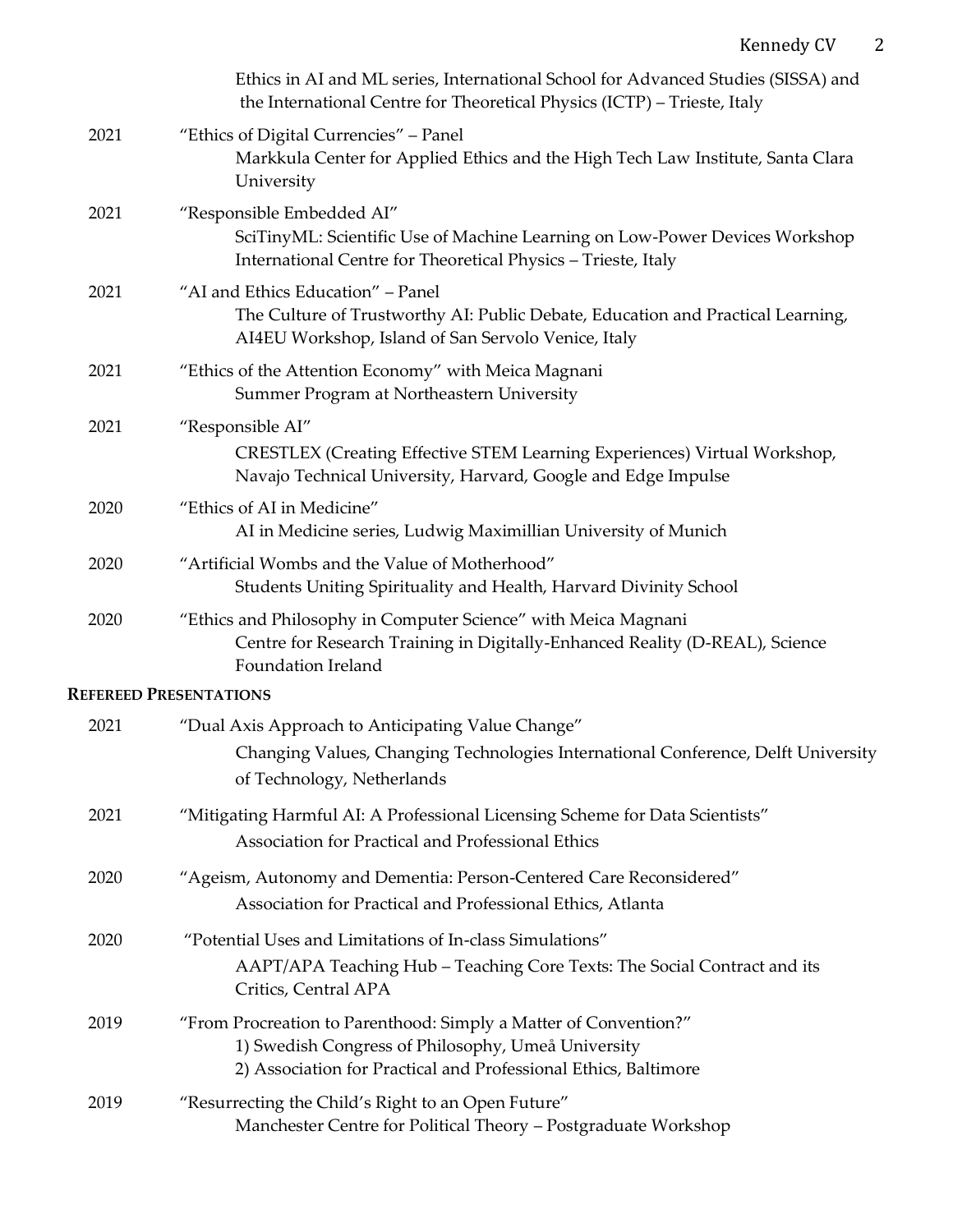| 2018 | "Re-Defining the Relationship Between Procreation and Parenthood"<br>International Conference on Applied Ethics, Kyoto University                                                          |
|------|--------------------------------------------------------------------------------------------------------------------------------------------------------------------------------------------|
| 2018 | "Defining the Relationship Between Procreation and Parenthood in the Context of<br>Assisted Reproductive Technologies"<br>Philosophy of Science Association – MAP Cognate Session, Seattle |
| 2018 | "Procreation and Parenthood: A Liberty Right to Parent One's Biological Child"<br>Yale Medical School Bioethics Poster Session                                                             |
| 2018 | "Re-Defining the Role of Women Qua Mothers:<br>Society for Women in Philosophy - Ireland, University College Dublin                                                                        |

### **WORKS IN PROGRESS**

- (Under review) "Artificial Wombs, Justice, and Gestators' Rights"
- (In preparation) "Mitigating Harmful AI: A Professional Licensing Scheme for Data Scientists"
- (In preparation) "Ageism, Autonomy, and Dementia: Person-Centered Care Reconsidered"
- (In preparation) "Unmet Needs: Gender Injustice in Reproductive Health Infrastructure"

### **AWARDS & FELLOWSHIPS**

| 2018-19 | Graduate Writing Fellowship, Boston University College of Arts and Sciences Writing Program |
|---------|---------------------------------------------------------------------------------------------|
| 2018    | GRS Summer Research Fellowship, Boston University Graduate School of Arts and Sciences      |
| 2017-18 | Dissertation Research Fellowship, Boston University Department of Philosophy                |
| 2013-18 | Ph.D. Scholarship, Boston University Department of Philosophy                               |

#### **TEACHING EXPERIENCE**

#### **Instructor of Record at Santa Clara University, Philosophy Department**

2021 Ethics in the Digital Age

# **Instructor for Interface Education Services**

| 2021 | AI for Social Good, co-taught with Meica Magnani |  |  |
|------|--------------------------------------------------|--|--|
|------|--------------------------------------------------|--|--|

#### **Guest Lecturer for Embedded EthiCS at Harvard University**

| 2020 | Module: "Democracy and the Digital Public Sphere" with Meica Magnani |             |
|------|----------------------------------------------------------------------|-------------|
|      | Course: Introduction to Computer Science                             | David Malan |

# 2020 Module: "Privacy in Context" Course: TinyML Vijay Reddi

| 2020 | "Responsible AI: Design"                                        | Vijay Reddi, Laurence Moroney                     |
|------|-----------------------------------------------------------------|---------------------------------------------------|
|      | Course: Fundamentals of TinyML                                  |                                                   |
| 2020 | "Responsible AI: Development"<br>Course: Applications of TinyML | Vijay Reddi, Laurence Moroney,<br>and Pete Warden |
| 2020 | "Responsible AI: Deployment"<br>Course: Deploying TinyML        | Vijay Reddi, Laurence Moroney,<br>and Pete Warden |